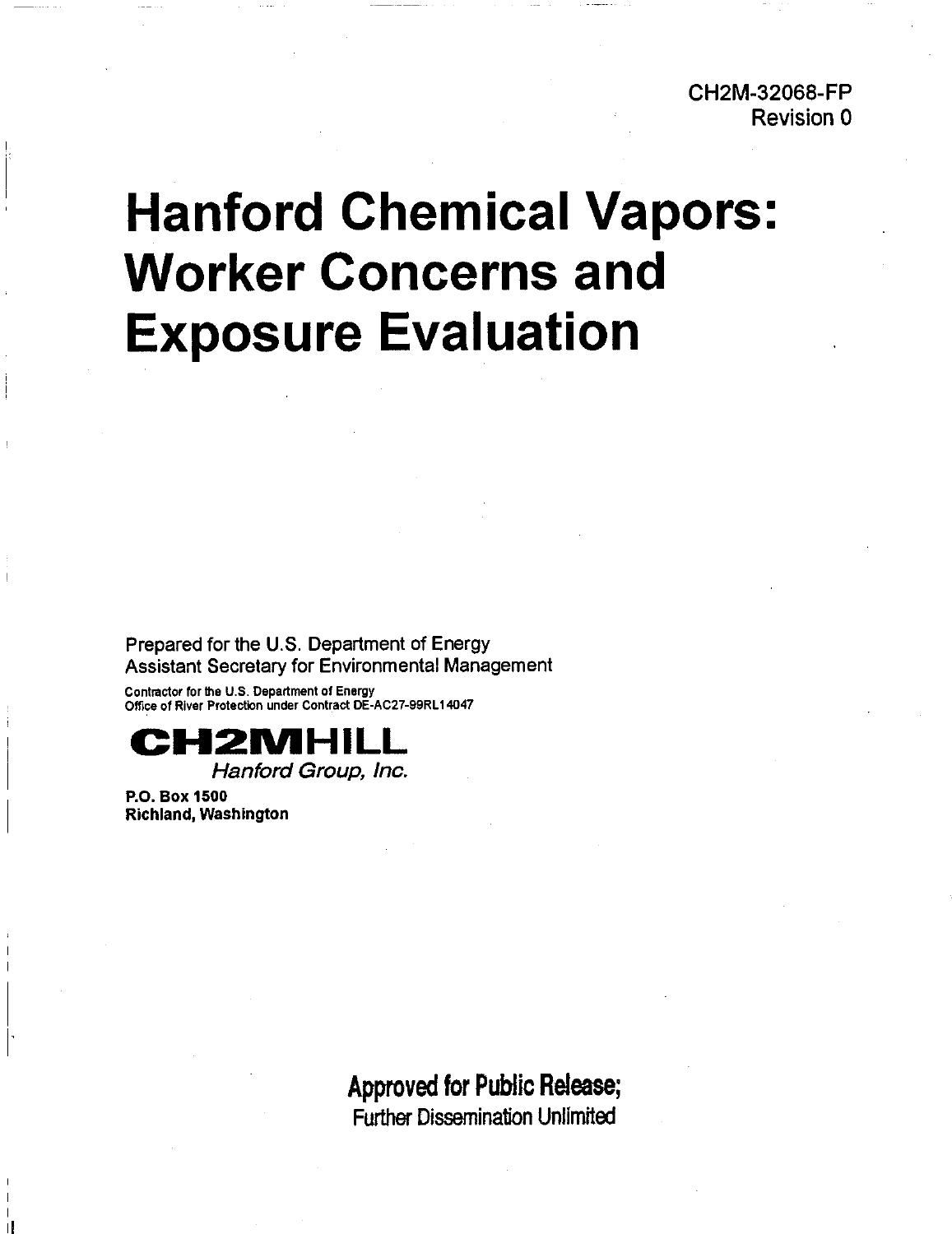# **Hanford Chemical Vapors: Worker Concerns and Exposure Evaluation**

Thomas J. Anderson, Ph.D., CIH Director of **Safety** *8* Health **CHZM** HILL Hanford Group. Inc.

**Date** Published December 2006

To Be Presented at Waste Management 2007

Waste Management Symposia. Inc Tucson. Arizona

February 25 - March 1, 2007

# Prepared for the U.S. Department of Energy Assistant Secretary for Environmental Management

Contractor for the U.S. Department of Energy Office of River Protection under Contract DE-AC27-99RL14047

# **CHZMHILL**

Hanford Group, Inc.

**P.O. Box 1500 Richland, Washington** 

#### **Copyright License**

By acceptance of this article, the publisher and/or recipient acknowledges the U.S. Government's right to retain a nonexclusive, royalty-free license in and to any copyright covering this paper.

Release Approval de la 20/2006

**Approved for Public Release;**  Further Dissemination Unlimited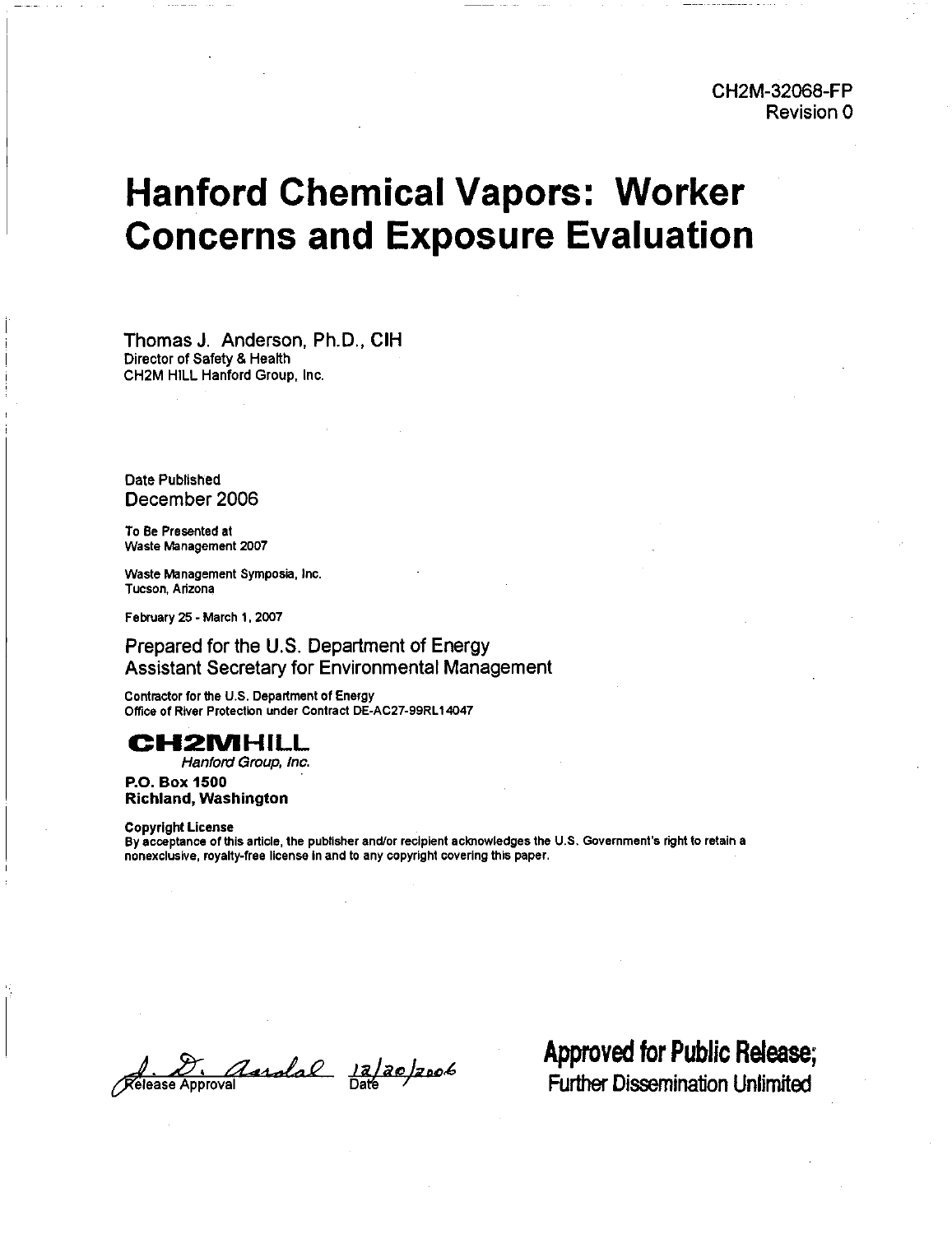# **CH2M-32068-FP Revision 0**

#### LEGAL DISCIAIMER

This report was prepared as an account of work sponsored by an agency of the United States Government. Neither the United States Government nor any agency thereof, nor any of their employees, nor any of their contractors, subcontractors or their employees, makes any warranty, express or implied, or assumes any legal liability or responsibility for the accuracy. completeness. or any third party's use or the results of such use ofany information, apparatus, product, or process disclosed, or represents that its use would not infringe privately owned rights. Reference herein to any specific commercial product, process, or sewice by trade name, trademark, manufacturer, or otherwise, does not necessarily constitute or imply its endorsement, recommendation, or favoring by the United States Government or any agency thereof or is contractors or subcontractors. The views and opinions of authors expressed herein do not necessarily state or reflect those of the United States Government or any agency thereof.

This report has been reproduced from the best avallable copy. Available in paper copy.

Printed in the United States of America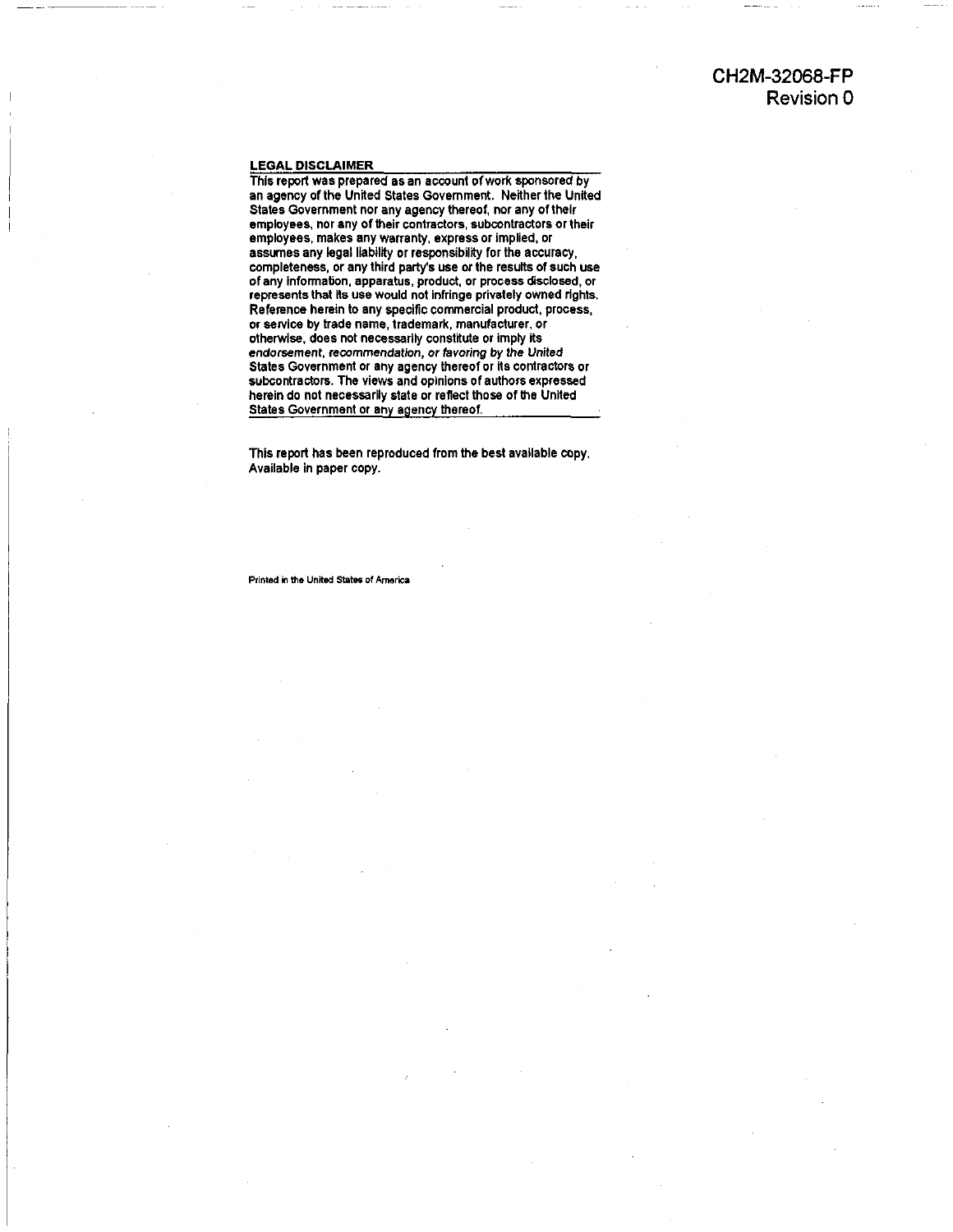## <sup>I</sup>Hanford Chemical Vapors: Worker Concerns and Exposure Evaluation

T. J. Anderson, **PhD,** CIH CH2M HILL Hanford Group, Inc. / Environmental Health **P.O.** Box 1000, S7-70, Richland, WA 99352 U.S.A

## **ABSTRACT**

I

Chemical vapor emissions from underground hazardous waste storage tanks on the Hanford site in eastern Washington State are a potential concern because workers enter the tank farms on a regular basis for waste retrievals, equipment maintenance, and surveillance. Tank farm contractors are in the process of retrieving all remaining waste from aging single-shell tanks, some of which date to World War 11, and transferring it to newer double-shell tanks. During the waste retrieval process, tank farm workers are potentially exposed to fugitive chemical vapors that can escape from tank headspaces and other emission points. The tanks are known to hold more than 1,500 different species of chemicals, in addition to radionuclides. Exposure assessments have fully characterized the hazards from chemical vapors in half of the tank farms.

Extensive sampling and analysis has been done to characterize the chemical properties of hazardous waste and to evaluate potential health hazards of vapors at the ground surface, where workers perform maintenance and waste transfer activities. Worker concerns, risk communication, and exposure assessment are discussed, including evaluation of the potential hazards of complex mixtures of chemical vapors. Concentrations of vapors above occupational exposure limits (OEL) were detected only at exhaust stacks and passive breather filter outlets. Beyond five feet from the sources, vapors disperse rapidly. No vapors have been measured above 50% of their OELs more than five feet from the source. Vapor controls are focused on limited hazard zones around sources. Further evaluations of vapors include analysis of routes of exposure and thorough analysis of nuisance odors.

#### **INTRODUCTION**

The Hanford Site in eastern Washington State produced plutonium for the United States' nuclear weapons program from the 1940s to the 1980s. Nuclear and chemical waste from plutonium production was initially transferred to 149 single-shell underground storage tanks, each holding up to one million gallons of waste. In later years, waste was transferred to 28 newer double-shell tanks. The double-shell tanks were constructed by the **US.** Department of Energy in the 1970s and 1980s to provide more secure interim storage until the waste could be treated for stable longterm disposal. Tank farm contractors are in the process of retrieving the remaining waste from the older single-shell tanks and transferring it to the newer double-shell tanks, where it will await future processing, such as vitrification and long-term storage. During the waste retrieval process, tank farms workers are potentially exposed to fugitive chemical vapors that can escape from tank headspaces. The tanks are known to hold more than 1,500 different species of chemicals, in addition to radionuclides.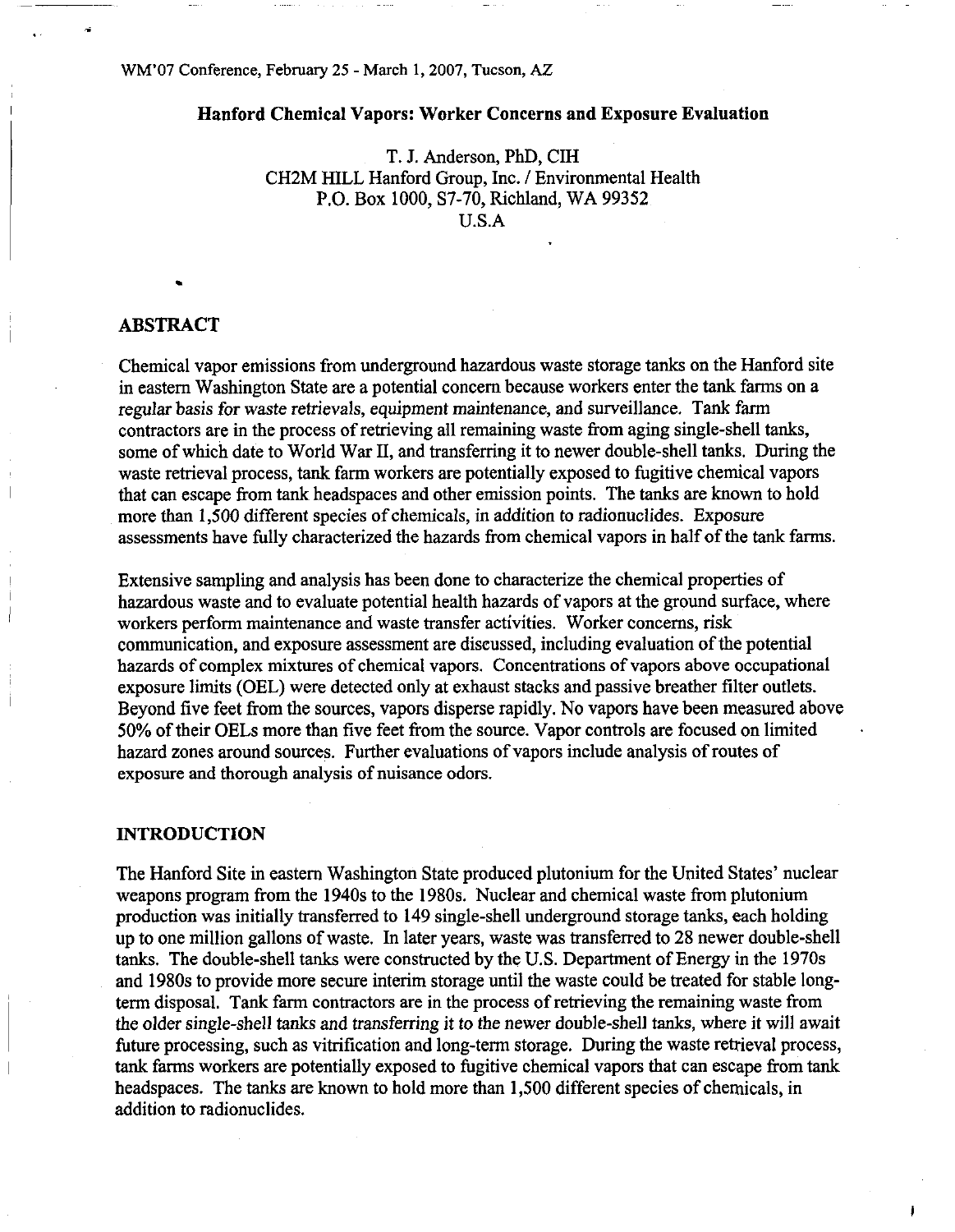The Hanford tank farm vapor issue received national media attention in 2004 when workers raised concerns about possible health effects from work in the tank farms. The US. Department of Energy, which oversees the Hanford Site, had just announced a plan to accelerate retrieval of the tanks. This caused workers to question the safety of tank farms work due to the large volume of waste present in the tanks and the complex mixtures of chemicals plus radiation. Chief among the workers' questions were: How well are vapors characterized, and are health hazards known? The Hanford tank farm is an uncontrolled-hazardous waste site, at least to the extent that vapors can be emitted from the tanks at irregular times. Workers sometimes report exposure symptoms, such as eye and throat irritation, breathing difficulties, headaches, and nausea. Although these exposure events are uncommon, and the workforce is generally very healthy, isolated incidents cause considerable concern among the workforce. Workers also occasionally smell odors. The question had been, do odors represent harmful exposures to vapors?

Some industrial hygiene data was available in 2004, but it was realized that due to the highly complex nature of the chemical mixtures in the tanks, more information was needed to make a definitive decision on safety of the work environment. As an immediate precaution until more data could be collected, in April 2004 supplied air respiratory protection was mandated for all tank farms work. Management committed to an extensive re-evaluation of the tank farms environment, and a large, multi-year chemical hazard evaluation was inaugurated. In addition to the technical and scientific aspects of this endeavor, a key component was worker involvement. Teams of workers and managers met regularly to discuss problems, work out solutions, and chart a course toward resolution of the tank farms vapor issue. The major elements of the vapor resolution project consisted of the following:

- Commitment to identify all chemical vapors. Management embarked on a multi-year project to measure and quantify vapor concentrations in all areas of the tank farms, from the tank headspaces, to emission sources where vapors escape into the work areas, to exhaust stacks, and to work areas near and remote from the emission sources.
- Develop exposure limits for chemicals that did not have them. Nearly 1,000 of the chemicals known to be present in the tanks did not have published exposure limits, such as U.S. Occupational Safety and Health Administration (OSHA) Permissible Exposure limits (PEL), American Conference of Governmental Industrial Hygienists (ACGIH) Threshold Limit Values (TLV), or National Institute for Safety and Health (NIOSH) Recommended Exposure Limits **(REL).** Teams of toxicologists, chemists, and occupational health professionals were engaged to develop exposure limits for all vapors, and to assess whether they were present at levels that could be significant to worker health.
- Develop analytical methods. Methods for sampling and analysis of the mixtures of chemical vapors had to be devised.
- Measure vapors in work areas. All vapors that were present or had potential to be present had to be quantitatively measured in all work areas.

 $\mathbf{z}$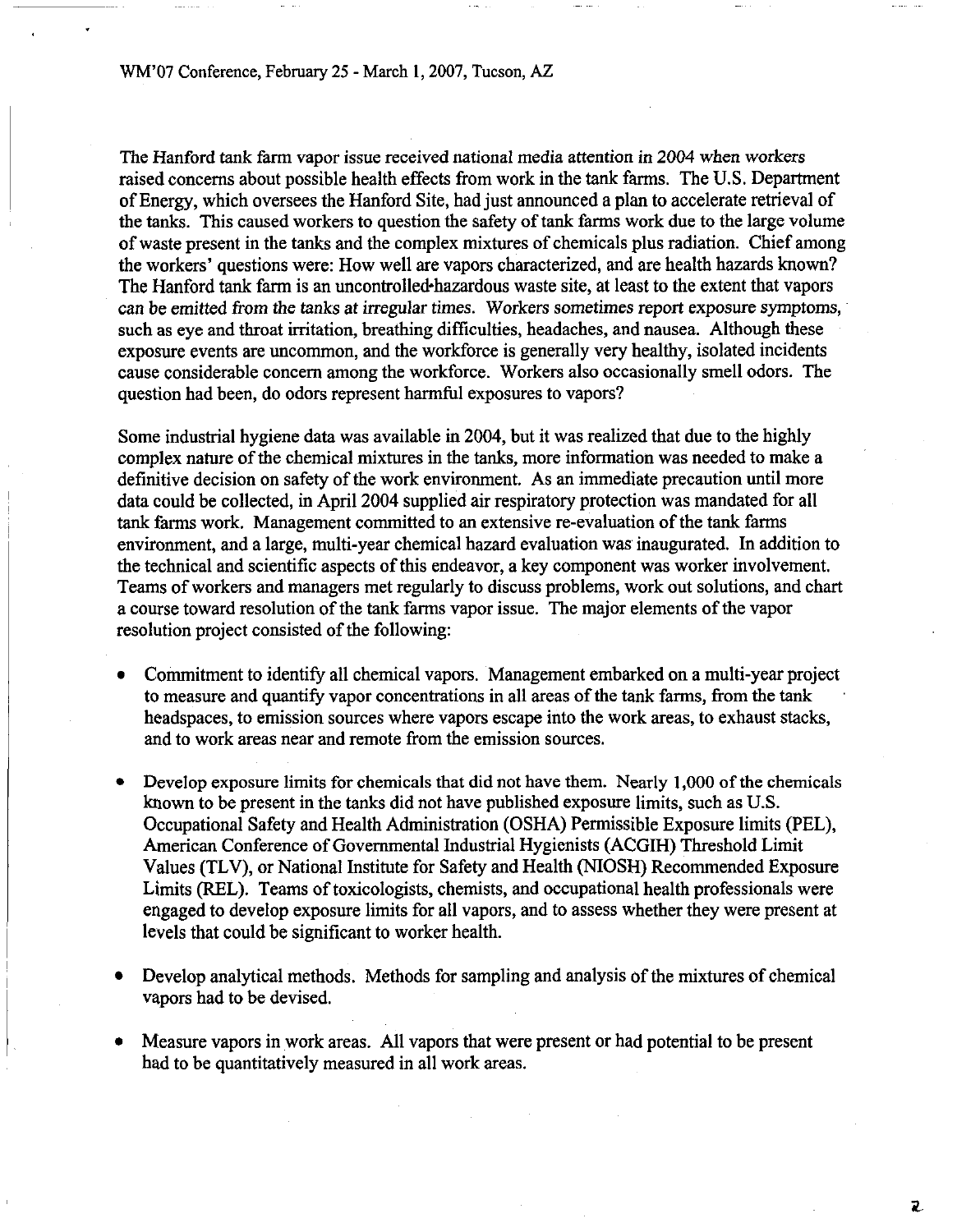- Hazard evaluation. From the large body of data that was generated in the vapor  $\bullet$ characterization phase of the project, a hazard analysis was done to determine potential health impacts of the vapors.
- **0** Risk communication. Key to success was effective communication of complex technical issues to workers and other constituents so that all questions were addressed to the satisfaction of the inquirer, and the deeply emotional state of the workers was eased.
- Engineering solutions. Appropriate engineered controls had to be developed and implemented to eliminate as much as possible the exposure of workers to chemicals.

This paper focuses on the chemical vapor hazard evaluation process. The process began with characterization of work areas to identify and quantify all chemicals that are present. Because of the strong concerns of workers for their own safety, it was also important to provide assurance that no other chemicals are present. That is, in addition to documenting and evaluating positive results of chemical monitoring, the project team also had to engage in the far more onerous task of proving that no other unidentified chemicals were present. Workplace air concentrations were measured in exhaustive monitoring campaigns (described below) and results were compared to exposure standards to determine whether over-exposures were occurring. Due to the large number of chemicals that could be present, the analysis also had to account for mixture effects. Finally, routes of exposure had to be evaluated. It could not be assumed that all possible exposures could be explained by inhalation of vapors. Evaluations were done of possible exposures to vapors, aerosols, and the (rare) contact with actual tank waste  $-$  any of which could have components of respiratory, dermal, ocular, or ingestion route of entry. Exposure through injection was determined not to be a factor, due to the rigorous radiological controls in place.

Due to the nature of the Hanford Site as one of the largest hazardous waste sites in the world, workers can be exposed to chemical vapors from tank waste at the tank farms. The responsibility of management is to determine where and how these exposures can occur, and to limit exposures to levels that are safe and as low as feasible. Vapor exposures vary according to type and location of work, meteorological factors (barometric pressure, thermal inversions, etc), type of controls in place, and other factors. All work is above ground, and workers never enter tanks. Some jobs require work operations to send monitoring or retrieval equipment into tanks through various risers and ports. Vapors are emitted from tanks through the risers when they are open to the atmosphere. The older single-shell tanks are designed to breathe passively to the atmosphere through **HEPA** filters. The double-shell tanks are equipped with elevated exhaust stacks through which vapors are actively exhausted to ventilate the tanks. Vapors can also escape as fugitive emissions through leaking valves and other sources. Vapor hazards can be high directly at vapor sources. Workers do not have to be directly working with waste to be exposed. For example, workers have reported exposures from standing or working near a vapor source. Evaluations from the enhanced characterization study have shown that beyond a limited distance (about 5 **ft)** from sources, vapor concentrations diminish rapidly, and there is no hazard in tank farm areas away from sources or outside tank farms. Vapors can disperse widely at very low concentrations, however. For some of these vapors (such as some aldehydes) the odor threshold is very low, much lower than exposure limits. Workers tend to have the perception that odors equate to hazards. For this reason, part of the vapor resolution project focused on evaluating and quantifying odors.

3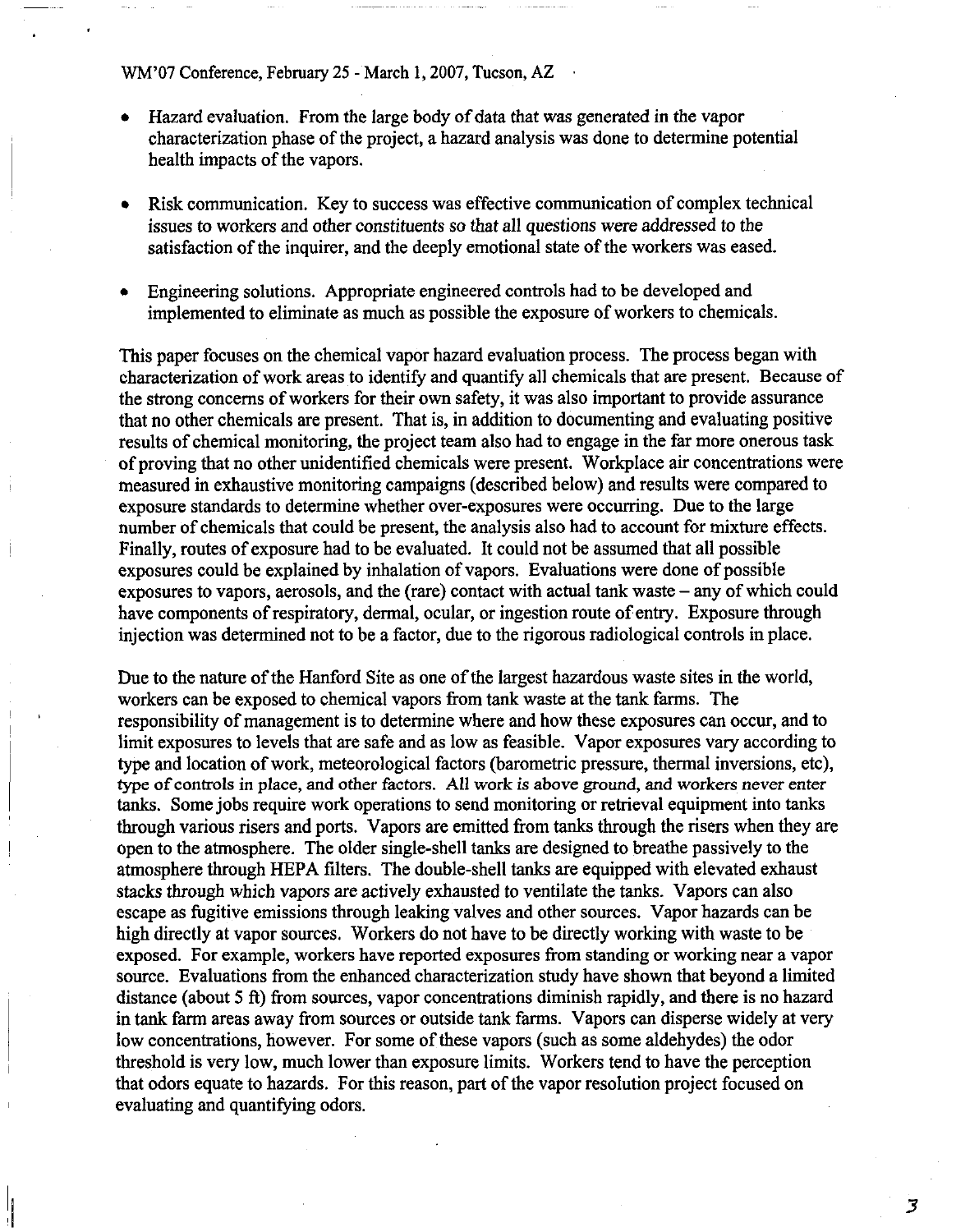# Background and Methods

The enhanced characterization project to evaluate workplace vapor exposures is being completed in stepwise fashion, evaluating the tank farms sector by sector. Each tank farm contains from 2 to 16 underground storage tanks with capacities up to one million-gallons of chemical and radiological waste. The surface area of each tank farm is generally in the vicinity of 10 to 20 acres, but since the farms are widely spread out, the entire tank farms site occupies approximately 50 square miles.

A combination of sampling strategies was used to ensure that results captured near-maximum vapor concentrations. Stack vapor emissions occur continuously, but those from breather filters occur at irregular intervals. To ensure that sampling coincided with vapor emissions, continuous monitors (ppb RAE or Area RAE) were placed in breather filters, so that ammonia and volatile organic compound *(VOC)* emissions could be recorded continuously. Evaluation of these indicator vapors for weeks in advance of sampling revealed trends for timing the sampling. When analytical sampling was conducted, it was done at times when the tanks were know to be emitting vapors.

Area and personal sampling was done to measure all vapors that could be present in work areas. For each sector of the tank farms multiple replicates were taken at up to 65 different sampling sites both inside and outside the tank farms. Figure 1 shows the general sampling plan used for each sector of the tank farms. Preliminary computer modeling of vapor dispersion showed that vapor concentrations could be elevated at about 100 M from elevated exhaust stacks. Sample sites were located within 100 M (near) and greater than 100 M (far) to capture these effects. Since chemical analysis was done in the ppb range and lower, and many of the chemicals being evaluated are environmental contaminants generated by vehicle exhaust, smoking, cooking, and other human activities, sites outside the farms were located near and far from human and vehicle traffic areas to control for chemicals that many have sources other than the tanks. Inside the farms, sites were further distinguished by proximity to ground-level sources, such as fugitive emission points and single-shell tank passive breather filters.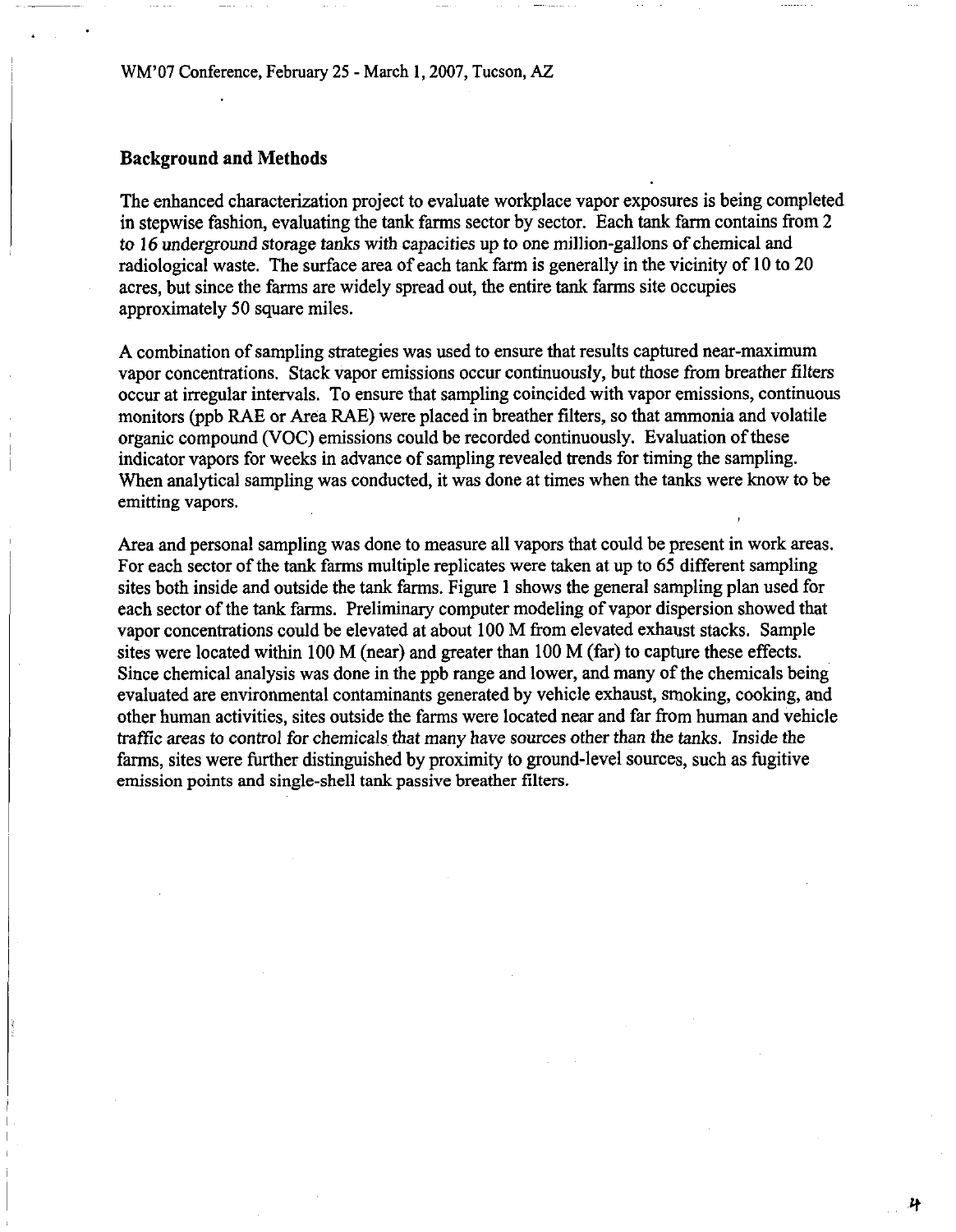|                   | <b>Outside Tank Farms</b> |            |                   |            |  |
|-------------------|---------------------------|------------|-------------------|------------|--|
|                   | Low-traffic area          |            | High-traffic area |            |  |
| Sampling<br>Event | Far from stack            | Near stack | Far from stack    | Near stack |  |
|                   |                           |            |                   |            |  |
| 2                 |                           |            |                   |            |  |
|                   |                           |            |                   |            |  |
| Total             |                           |            |                   |            |  |

|       | <b>Inside Tank Farms</b>                                                             |            |           |                     |  |  |
|-------|--------------------------------------------------------------------------------------|------------|-----------|---------------------|--|--|
|       | $\begin{array}{c c}\n\text{Sampling} & \text{Far from stack} \\ \hline\n\end{array}$ | Near stack | At source | 5 ft from<br>source |  |  |
|       |                                                                                      |            |           |                     |  |  |
|       |                                                                                      |            |           |                     |  |  |
|       |                                                                                      |            |           |                     |  |  |
| Total |                                                                                      |            |           |                     |  |  |

#### Fig. 1. Generalized sampling plan.

At each sampling location, tripods were set up with industrial hygiene sampling pumps, evacuated sampling summa cylinders (with 8 hr restrictors for gradual filling), and continuousreading data-logging monitors. Table 1 lists sampling media used at each location, along with representative target analytes (many more analytes were able to be detected). Media were analyzed at certified laboratories with appropriate analytical methods. In addition to target analytes, any traces that showed up as tentatively-identified compounds on mass spectroscopy read-outs (above 10% of reference peaks) were positively identified, so that the list of organic chemicals potential seen was very broad.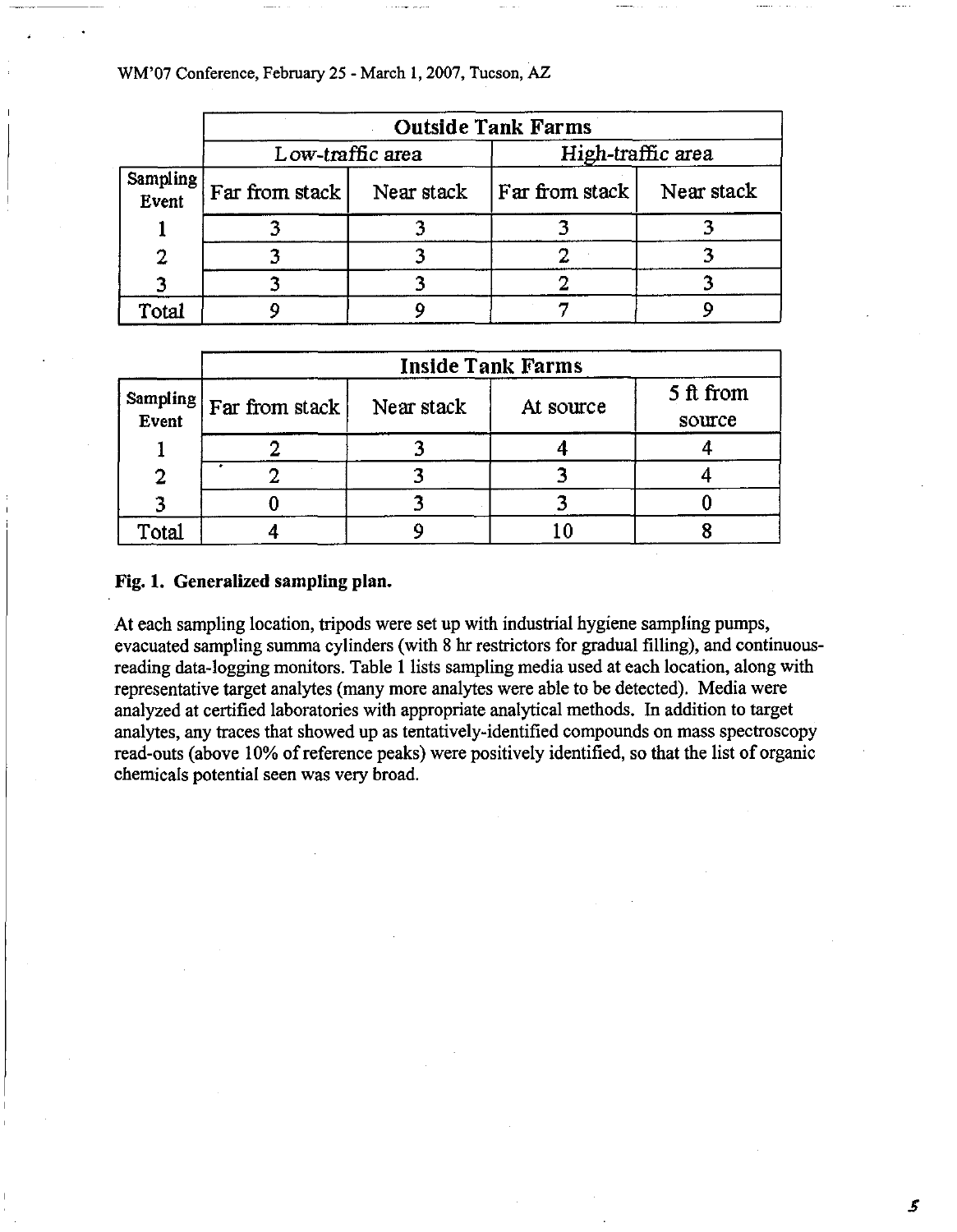-- - - --

Table 1. List of Sampling Media Used, Along with Representative Analytes.

| <b>Media</b> | <b>Analyte List</b>                      | CAS#          | Media | <b>Analyte List</b>                  | CAS#           |
|--------------|------------------------------------------|---------------|-------|--------------------------------------|----------------|
|              | Carbotrap 300 semi-volatile              |               |       | Carbotrap 300 volatile               |                |
|              | 1.1'-Biphenyl                            | $92 - 52 - 4$ |       | 1.2-Dichloroethane                   | 107-06-2       |
|              | alpha-Napthylamine                       | 134-32-7      |       | 1-Butanol                            | $71 - 36 - 3$  |
|              | bis(2-ethylhexyl)phthalate               | 117-81-7      |       | 2-Ethyl-1-hexanol                    | 104-76-7       |
|              | Dichlorodiphenyldichloroethylene         | 72-55-9       |       | 3-Buten-2-one                        | 78-94-4        |
|              | Tributylphosphate (TBP)                  | 126-73-8      |       | Acetonitrile                         | 75-05-8        |
|              |                                          |               |       | Benzene                              | $71-43-2$      |
|              | <b>Thermosorb N sorbent tube</b>         |               |       | Carbon disulfide                     | 75-15-0        |
|              | 4-Nitrosomorpholine                      | 59-89-2       |       | Carbon Tetrachloride                 | 56-23-5        |
|              | Nitrosomethane                           | 865-40-7      |       | Chloroform                           | 67-66-3        |
|              | N-Nitrosodimethylamine                   | 62-75-9       |       | Ethylene dibromide                   | 106-93-4       |
|              | N-Nitrosomethylethylamine                | 10595-95-6    |       | Hexanenitrile                        | 628-73-9       |
|              |                                          |               |       | Methanol                             | 67-56-1        |
|              | Summa canister                           |               |       | Methylene chloride (dichloromethane) | 75-09-2        |
|              | 1.4-Dioxane                              | 123-91-1      |       | Pentanenitrile                       | 110-59-8       |
|              | 2-Hexanone (Methyl butyl ketone)         | 591-78-6      |       | Propanenitrile                       | 107-12-0       |
|              | 2-Nitropropane                           | 79-46-9       |       | Pyridine                             | 110-86-1       |
|              | 3-Hexanone                               | 589-38-8      |       | Tetrachloroethylene                  | $127 - 18 - 4$ |
|              | Acetaldehyde                             | 75-07-0       |       |                                      |                |
|              | <b>Butanal</b>                           | 123-72-8      |       | Silica gel sorbent tube              |                |
|              | <b>Butanenitrile</b>                     | 109-74-0      |       | Formaldehyde                         | 50-00-0        |
|              | Trichloroethylene                        | 79-01-6       |       |                                      |                |
|              | Vinyl chloride (chloroethene)            | 75-01-4       |       | <b>CISA sorbent tube</b>             |                |
|              |                                          |               |       | Ammonia                              | 7664-41-7      |
|              | <b>Frontier Geosciences sorbent tube</b> |               |       |                                      |                |
|              | Mercury                                  | 7439-97-6     |       | Carbotrap sorbent tube               |                |
|              |                                          |               |       | Dimethyl mercury                     | 593-74-8       |
|              | <b>XAD 7 sorbent trap</b>                |               |       |                                      |                |
|              | Methyl isocyanate                        | 624-83-9      |       |                                      |                |

# **Chemicals of Potential Concern (COPC) Sample Media**

#### Results

Figure 2 shows a summary of the sampling results. This pattern has been consistent throughout the three sectors of the tank farms evaluated to date. No elevated vapor concentrations were seen at expected touch-down points from elevated exhaust stacks. Human activities (other than the tanks) did not contribute differentially, comparing low-traffic and high-traffic areas. The one significant trend was that vapor concentrations were elevated, sometimes extremely high relative to exposure limits, directly at emission sources. Because the volume and flow rate out of the passive breather filters is low, concentrations fall to safe levels within five feet from the sources. Figure 3 shows all vapors detected, along with the percent of their respective occupational exposure limit. All of these maxima were detected directly at a vapor source (exhaust stack or breather filter. Note that nitrosodimethylamine was present in one sample at a breather filter at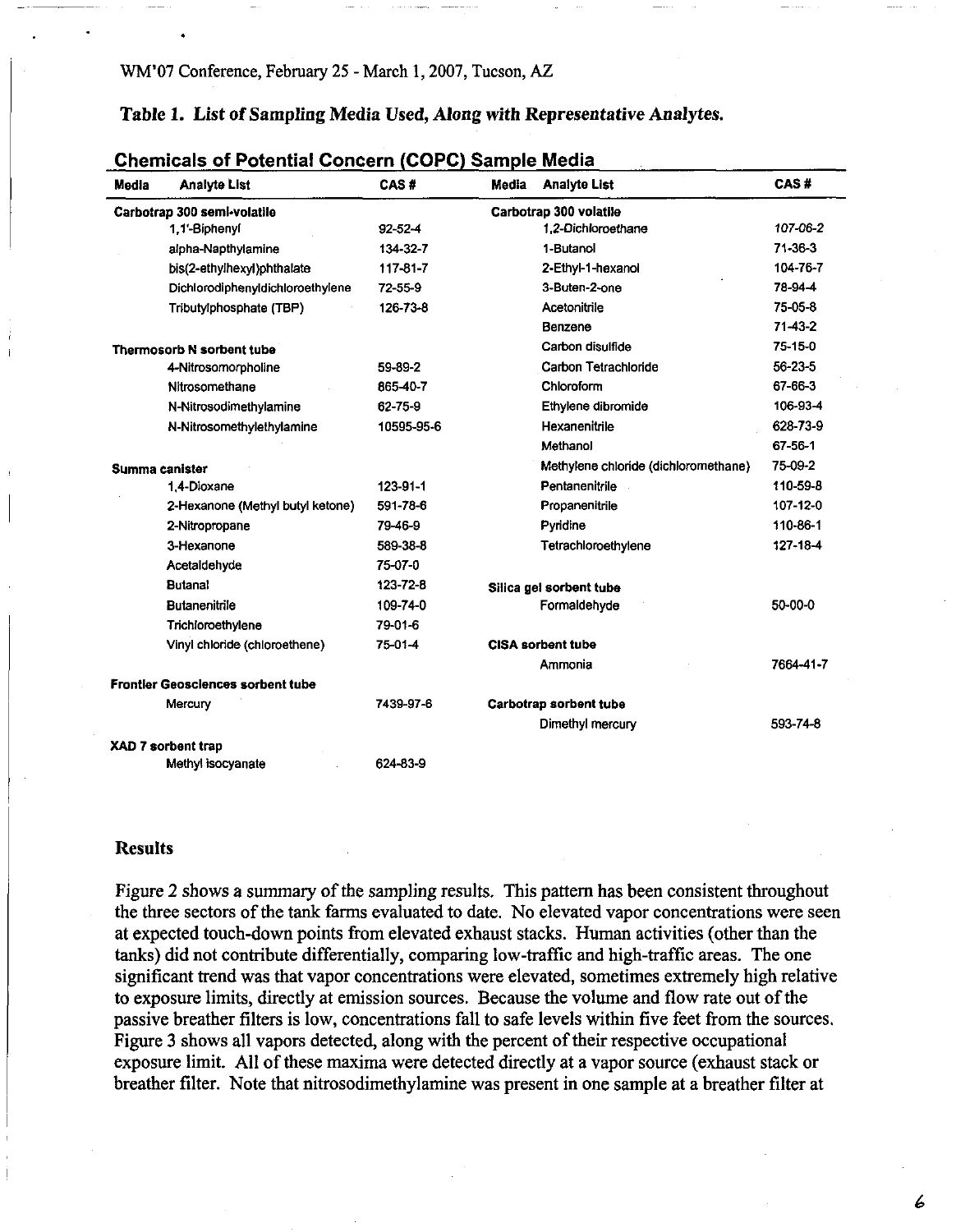above 10%

of OEL

above 10%

of OEL

138 times its exposure limit. In no instances were elevated vapor concentrations detected beyond five feet from an emission source.

| <b>Outside Tank Farms</b>            |              |                   |                  |  |
|--------------------------------------|--------------|-------------------|------------------|--|
| Low-traffic area                     |              | High-traffic area |                  |  |
| Far from stack                       | Near stack   | Far from stack    | Near stack       |  |
| No vapors                            | No vapors    | No vapors         | No vapors        |  |
| above 10%                            | above 10%    | above 10%         | above 10%        |  |
| $\operatorname{\sf \textbf{of}}$ OEL | $\sqrt{$ OEL | $\log$ OEL        | $ $ of OEL       |  |
| <b>Inside Tank Farms</b>             |              |                   |                  |  |
| Far from stack                       | Near stack   | At source         | 5 ft from source |  |
| No vapors                            | No vapors    | Vapors            | No vapors        |  |

Fig. 2. Summary of results with respect to sample plan (OEL - occupational exposure **limit).** 

**above 10%** 

**of OEL** 

above 10%

 $\mathbf 7$ 

of OEL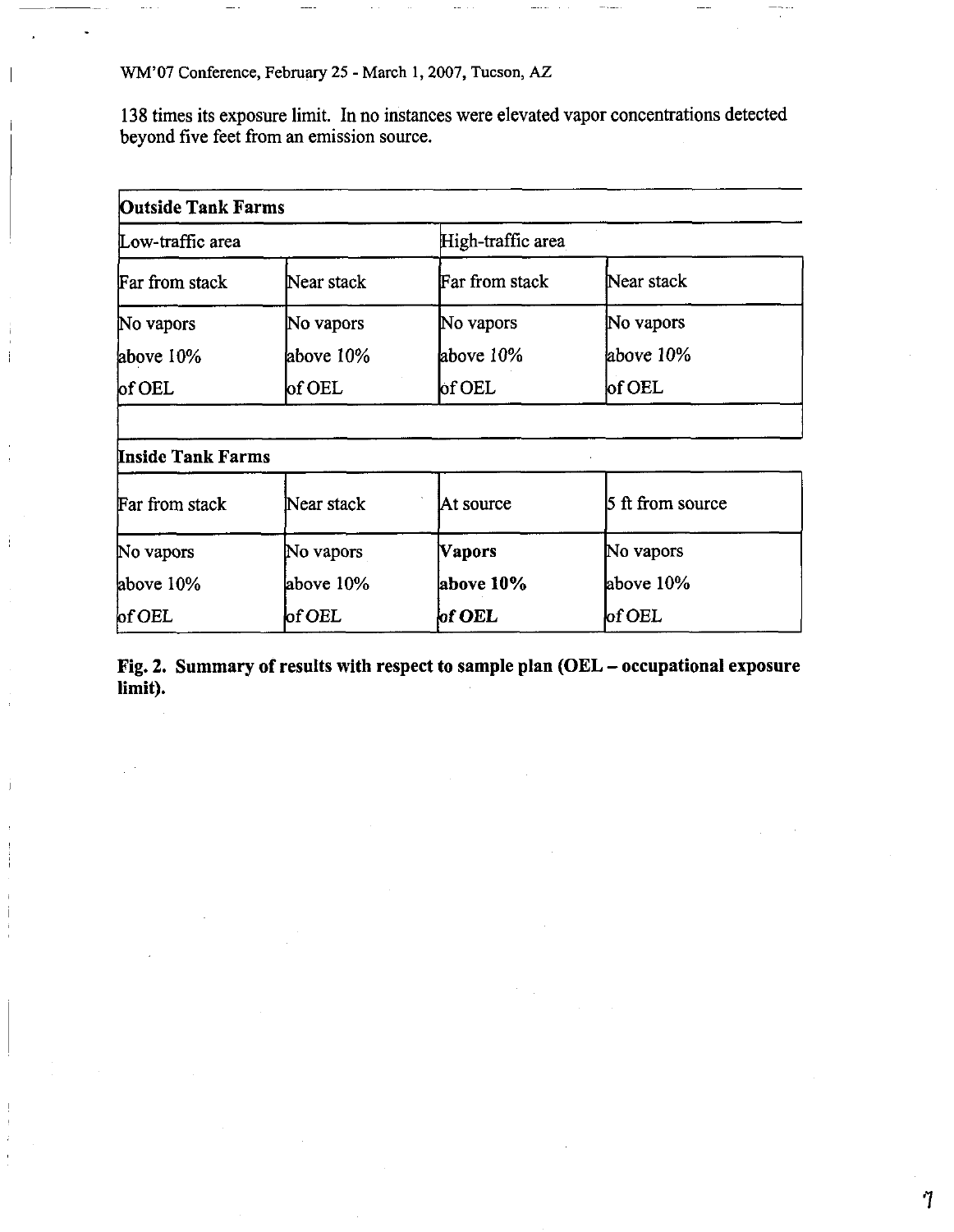| Agent                      | Max Concentration         | %OEL      |
|----------------------------|---------------------------|-----------|
| N-Nitrosodimethylamine     | $0.04$ ppm                | 13,866.25 |
| Ammonia                    | 104.08 ppm                | 416.31    |
| N-Nitrosomethylethylamine  | 0.00073 ppm               | 24377     |
| <b>Nitrous Oxide</b>       | 120.00 ppm                | 240.00    |
| Mercury                    | 0.02 mg/m $^{3}$          | 65.99     |
| n-Nitrosomorpholine        | 0.00039 ppm               | 65.43     |
| Ethylamine                 | $0.83$ ppm                | 16.57     |
| Formaldehyde               | $0.03$ ppm                | 9.96      |
| Methylamine                | 0.44 ppm                  | 8.75      |
| <b>Acetonitrile</b>        | 0.54 ppm                  | 2.69      |
| 1-Butanol                  | 500.00 ppb                | 2.50      |
| bis(2-ethylhexyl)phthalate | 0.00348 ppm               | 1.16      |
| n-Nitrosodipropylamine     | 0.00001 ppm               | 0.92      |
| n-Nitrosopyrrolidine       | 0.00003 ppm               | 0.77      |
| <b>Benzene</b>             | 3.00 ppb                  | 0.60      |
| <b>Carbon Disulfide</b>    | $0.03$ ppm                | 0.31      |
| Methanol                   | $0.60$ ppm                | 0.30      |
| n-Nitrosodibutylamine      | 0.00001 ppm               | 0.27      |
| n-Nitrosopiperdine         | 0.00001 ppm               | 0.18      |
| 2-Hexanone                 | 9.00 ppb                  | 0.18      |
| Acetaldehyde               | 44.00 ppb                 | 0.18      |
| Tetrahydrofuran            | 71.00 ppb                 | 0.14      |
| Acetone                    | 0.05 ppm                  | 0.10      |
| <b>Dimethylmercury</b>     | 0.00001 mg/m <sup>3</sup> | 0.10      |
| <b>Butanal</b>             | 22.00 ppb                 | 0.09      |
| Sulfur Dioxide             | 0.002 ppm                 | 0.08      |
| Tetrachloroethylene        | 0.01 ppm                  | 0.05      |
| Cyclohexanone              | $6.00$ ppb                | 0.03      |
| Toluene                    | $12.00$ ppb               | 0.02      |
| 1-Propanol                 | 26.00 ppb                 | 0.01      |
| meta-xylene                | $0.01$ ppm                | 0.01      |
| Ethanol                    | 100.00 ppm                | 0.01      |
| 2-Butoxy ethanol           | $0.002$ ppm               | 0.01      |
| ortho-xylene               | $4.00$ ppb                | 0.004     |

**Fig. 3. Maximum concentrations of all vapors detected, sorted from greatest to least percent of their respective occupational exposure limit (OEL).** 

 $\pmb{Z}$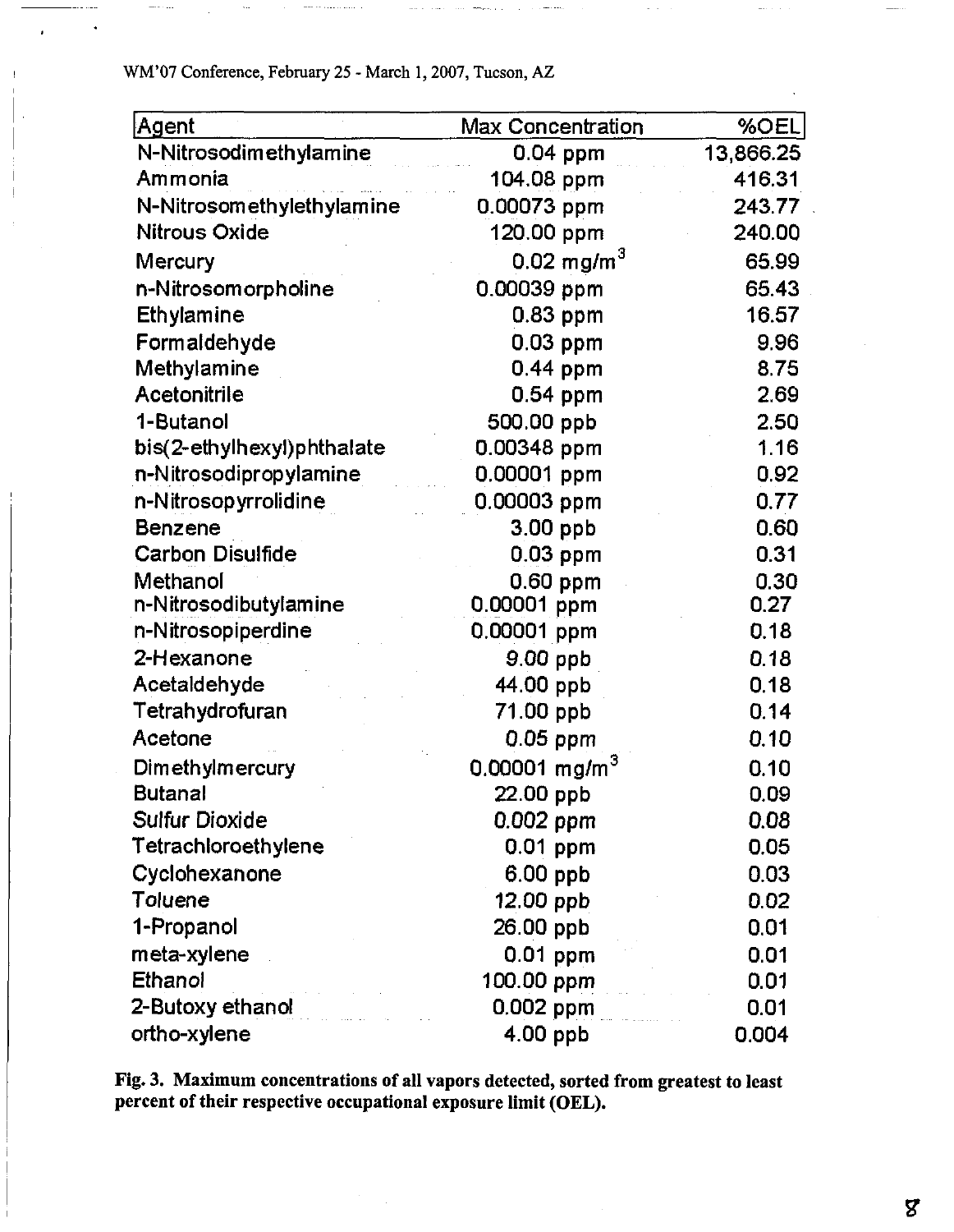Because several chemicals combine in most of the tank farms vapor emissions, it was important to evaluate not only the individual result but also the potential for combined effects from complex mixtures. The OSHA mixture rule was used to evaluate the impact of mixtures. All chemicals detected at any location were added into the mixture analysis for that location. The mean concentrations of all replicates were calculated for each agent. If an agent had some detectable results and also some non-detects, the non-detect results were included in the mean by dividing the detection limit by the square root of 2. Agents in each area were then grouped by target organ or effect (using the ACGIH designated health effect). The sum of the ratios of the mean concentrations divided by their exposure limit was then calculated. This sum of ratios is considered over-exposed if the total is greater than unity (1). The tank farms action level for all chemicals is one-half the exposure limit. Therefore, mixtures were considered potential overexposures if the mixture index was greater than **0.5.** Figure 4 shows an example of this calculation at one source, a single-shell tank breather filter. Note that this is considered a potential over-exposure for carcinogens because the index exceeds **0.5.** 

| <b>Agent</b>         | Average<br>Concentration   | Concl<br><b>OEL</b> | <b>Effect</b> | <b>Mixture</b><br><b>TWA</b> |
|----------------------|----------------------------|---------------------|---------------|------------------------------|
| Benzene              | 0.0023 ppm                 | 0.0046              | cancer        |                              |
| Nitrosodimethylamine | 0.0002 ppm                 | 0.7678              | cancer        | 0.7724                       |
| Mercury              | $0.0018$ mg/m <sup>3</sup> | 0.0602              | <b>CNS</b>    |                              |
| <b>Toluene</b>       | 0.0044 ppm                 | 0.0001              | <b>CNS</b>    | 0.0603                       |
| 1-Butanol            | 0.0090 ppm                 | 0.0005              | irritation    |                              |
| Ammonia              | 5.5367 ppm                 | 0.2215              | irritation    |                              |
| <b>Butanal</b>       | 0.0110 ppm                 | 0.0004              | irritation    |                              |
| Tetrachloroethylene  | 0.0012 ppm                 | 0.00005             | irritation    | 0.2224                       |
| <b>Acetonitrile</b>  | 0.1644 ppm                 | 0.0082              | lung          | 0.0082                       |
| Nitrous Oxide        | 14.0000 ppm                | 0.2800              | reprod.       | 0.2800                       |

The mixture analysis exactly paralleled the results for individual chemicals. That is, the only mixture indices above **0.5** were directly at emission sources. No mixtures above **0.5** were found greater than five feet from sources.

# Fig. 4. Example of a mixture application at one breather filter.

Odors were also evaluated because of worker sensitivities. Odor thresholds were determined for most of the vapors detected. In the areas away from sources, which had been determined by mixture analysis to have vapor concentrations well below occupational exposure limits, 3 vapors were noted to be present above their odor threshold, but well below their exposure limits (Figure **5).** These vapors are suspected of causing the characteristic "musty tennis shoe" odor of some parts of the tank farms.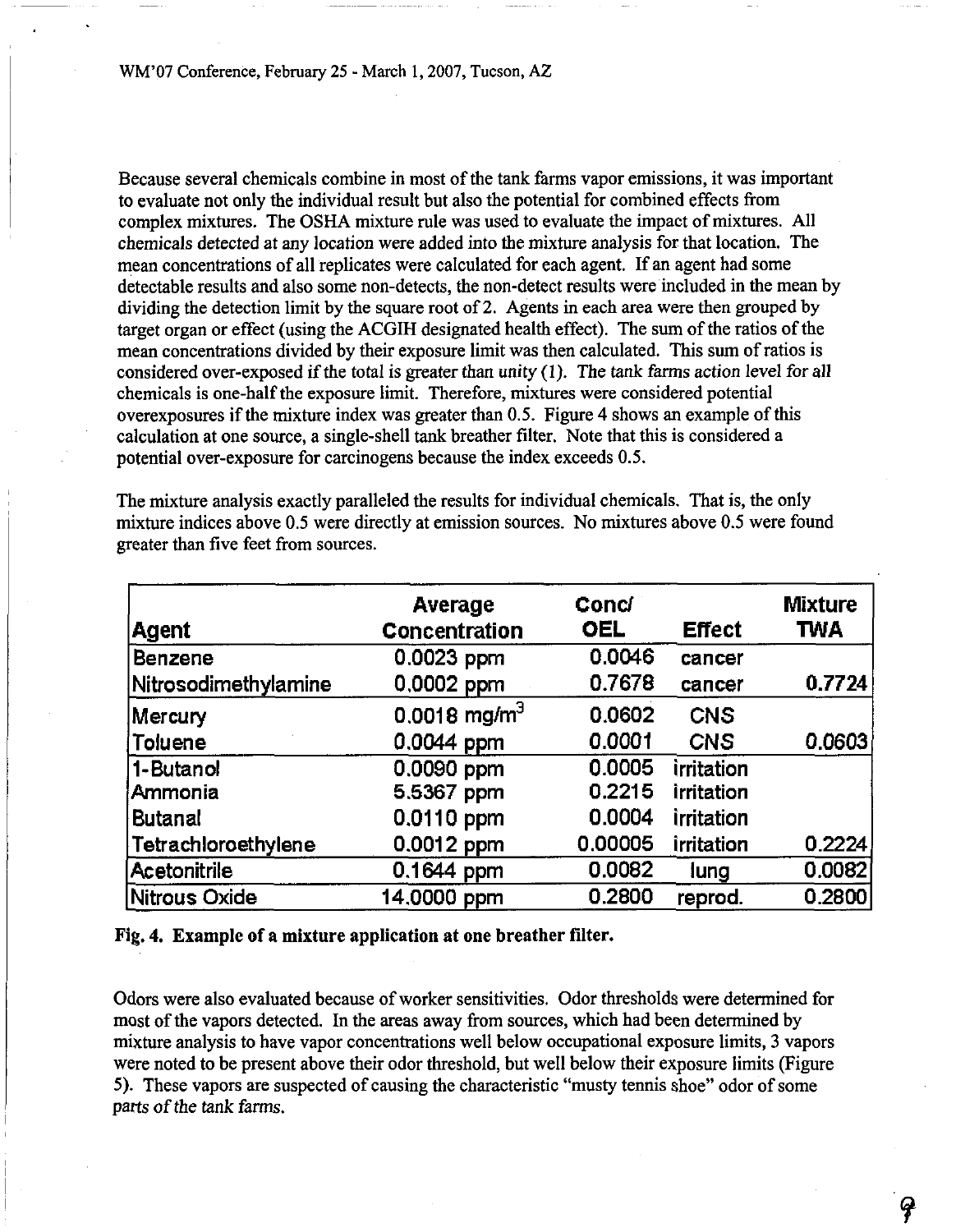| Vapor          | Max.<br>Conc. | Odor<br><b>Threshold</b> | OEL    |
|----------------|---------------|--------------------------|--------|
| Acetaldehyde   | 0.04          | 0.003                    | 25 ppm |
| Ammonia        | 0.22          | 0.04                     | 25 ppm |
| <b>Butanal</b> | 0.026         | 0.005                    | 25 ppm |

# Fig. 5. The three vapors found to be present above odor their thresholds but well below occupational exposure limits **(OEL)** in areas determined to be non-hazardous.

Routes of exposure were evaluated using standard toxicological methods. It was assumed that sources of body burden could come from vapors, aerosols generated by various disturbing mechanisms, and by the rare instances (such as removing probes from inside tanks) when workers can contact actual tank wastes.' Actual measurements were made of the concentrations of chemicals present in each of these types of activity. The suspected routes of exposure are inhalation, dermal, ocular and ingestion (usually by oral or nasal uptake followed by coughing and swallowing phlegm). Systematic analysis was done of work activities to understand, in the worst case, the amount of contact a worker could have with each of the phases of a chemical through each of the exposure routes. Using toxicological uptake models, the amount of the chemical that actually entered the body was calculated for each of the work activities, using the chemical concentrations known to be present in that activity. The body burden from this exposure was compared to the body burden that would ensue from 8 hours of inhalational exposure at the exposure limit (the know safe level, as documented in the published exposure levels). Work activity controls and personal protective equipment were adjusted accordingly to reduce exposures below hazardous levels for each type of job. For example, if a particular job was shown to pose a risk through dermal exposure to a chemical or group of chemicals, appropriate skin protection was prescribed for that job through the work planning process.

# Discussion and Conclusions

Chemical vapor emissions from underground hazardous waste storage tanks on the Hanford site are a potential concern because workers enter the tank farms on a regular basis for waste retrievals, equipment maintenance, and surveillance. The extensive sampling done during this campaign evaluated vapor concentrations of more than 100 different chemicals at 65 sites in and around three sections of the tank farms. Elevated vapor concentrations were detected only at exhaust stacks and passive breather filter outlets. Beyond five feet from the sources, vapors disperse rapidly. No vapors were measured above 10% of their OELs more than five feet from